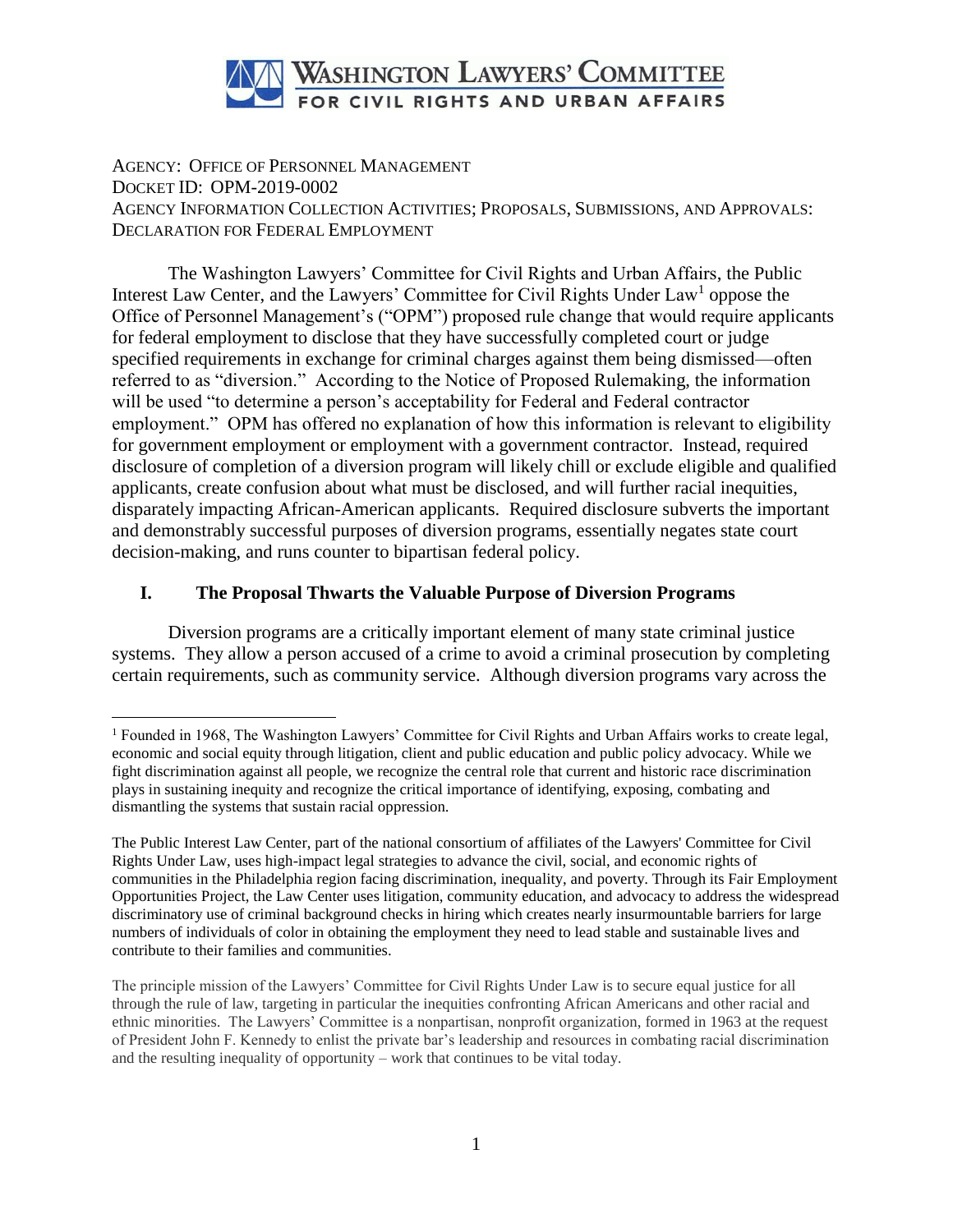country, they typically are available only to those accused of non-violent crimes who have no criminal record.

 By definition, applicants who have criminal charges dismissed in exchange for completing court-ordered requirements (diversion) have been found by a judge to have demonstrated—on the basis of their record and the facts of underlying the criminal charges—that that they should not be convicted of a crime and should not bear the life-long consequences of a criminal conviction. They have adhered to a program designed to demonstrate a readiness and ability to participate in society. Their success enables them to avoid a host of negative consequences of a criminal conviction, including un- or under-employment and housing instability.

Additionally, the explanation of the change in OPM's Notice and Request for Comments suggests that it may have an even more far-ranging effect than disclosure of having completed a diversion program, explaining that, through the rule change, "OPM is proposing to add a requirement to **admit charges** for which one has been placed into a pretrial intervention or diversionary program or the like." Presumably, this means that an applicant for employment must identify the charges brought against the person. This is in itself problematic, because prosecutors may enumerate a litany of charges, most of which are dropped or used to negotiate a plea. They therefore may have been over-charged, and the charges may not reflect the lack of gravity of the allegedly wrongful act(s). The individual may not remember all of the charges, and may therefore not be able to give a complete answer to the question. Or, because of the range of types of diversion programs across state and local criminal systems, the applicant may not know whether the particular program they participated in is one that must be disclosed. This understandable confusion may result in additional negative consequences for having failed to disclose having required information.

Finally, if OPM is actually requiring the individual to "admit" to those charges—which the person may have contested and which have never been proven—OPM is abusing its power as a large employer, to extort from an individual that which the justice system was unwilling or unable to do. Generally, people who are offered diversion are told that, if they simply abide by terms set by a judge—such as completing community service, undergoing substance abuse treatment, or simply remaining crime free for a period of time—the charges against them will be dismissed and they will not be convicted of a crime. In many diversion programs, the person is not required to admit guilt and a judge never makes a finding of guilt. With this understanding, many people who are offered diversion engage in a cost-benefit analysis and decide to complete diversion rather than engage in the lengthy, disruptive and risky process of contesting the charges against them. They avoid missing work for court appearances, are relieved of the anxiety of criminal charges hanging over their heads, and eliminate the risk of a criminal conviction. People who make this choice rely on the promise made by a judge and, in many instances, a prosecutor, that the charges will be wiped from their record. They give up their right to contest the charges against them on the good faith belief in this promise. Thus, by requiring disclosure of successful completion of a diversion program, the proposed OPM rule takes away the clean slate that the diversion option offered and upon which many relied in agreeing to give up their right to contest the charges.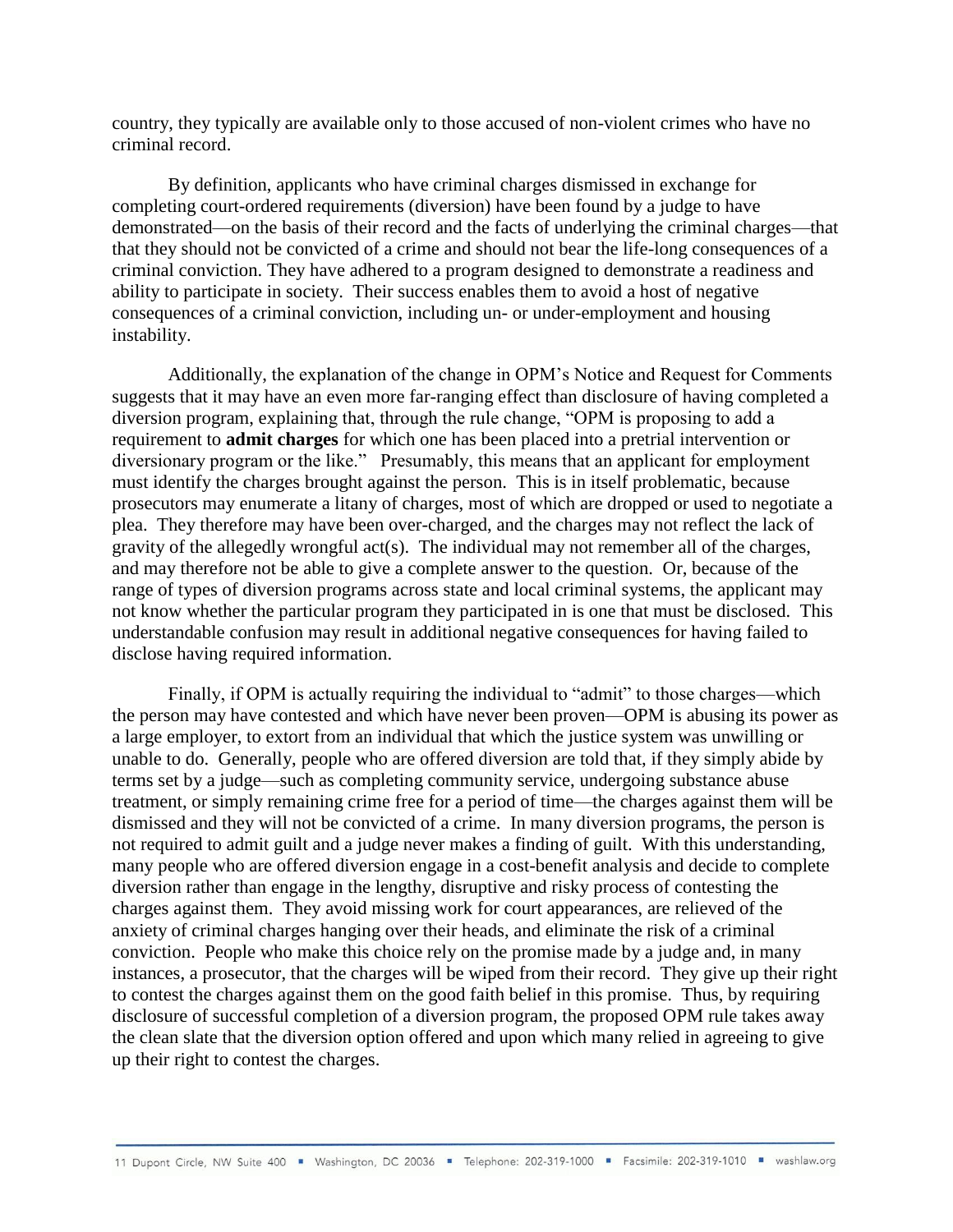## **II. The proposed rule does not address any existing problem, need or legitimate goal.**

Other than referring to a "gap" in the current rule, the proposed revision does not identify a problem the change is intended to address, resolve a shortcoming in the current rule that adversely impacts the federal government as an employer, or further an articulated governmental interest or goal.<sup>2</sup> In proposing the rule change, OPM has not provided any data that ties successful completion of a diversion program to suitability for any and all federal employment. Indeed, there is no such link. To the contrary, as discussed below, programs that lead to employment will reduce recidivism. That is the goal of diversion: to enable persons accused of low level crimes to move on and lead crime-free lives, without being saddled with the life-long consequences of criminal convictions, including their adverse impact on employment prospects.

# **III. The proposed rule change will have a negative, unfair and disproportionate effect on African-American applicants for federal employment.**

It is well established that African Americans are more likely to be arrested and charged with crimes than their white peers, and face discrimination at each stage of the criminal justice system, including during pleas bargaining.<sup>3</sup> These disparities are influenced by a broad array of factors that compound one another: disparities in the way communities of color are policed; disparities in resource allocation; discrimination in employment; and bias on the part of police officers and prosecutors. As a consequence, African Americans are more likely to be ensnared in the criminal justice system and may face a higher bar before being given the opportunity to have their case dismissed in exchange for completing court ordered terms. Examples of disparate and over-policing abound:

 A report of the United States Department of Health and Human Services found a "significantly higher likelihood of having ever been arrested among blacks, when compared to whites, even after accounting for a range of delinquent behaviors."<sup>4</sup> A study of arrests reported to the FBI between 2011 and 2012 revealed that African Americans were more likely to be arrested than other racial groups in almost every city for almost every type of crime. At least 70 police departments arrested African Americans at a rate 10 times higher than other groups.<sup>5</sup>

<sup>&</sup>lt;sup>2</sup> In this regard, the Notice simply notes that, under the current rule, persons who have successfully completed diversion currently may not have to "report the details of the offense" and the change closes that "gap." However, as explained above, the ability not to disclose the charged offense is among the results that diversion programs are designed to achieve, in exchange for which the applicant gives up the right to contest the charge. Nowhere does OPM justify a need for any, much less all federal employers and their contractors, to know the details of an alleged offense that has not been proven and which was to have been removed from the individual's record in order for that person to continue to engage in, and contribute to, their community.

<sup>3</sup> See, generally, Michelle Alexander, *The New Jim Crow: Mass Incarceration in the Age of Color Blindness* (rev. ed. 2012); Angela J. Davis, *Arbitrary Justice: The Power of the American Prosecutor* (2007).

<sup>4</sup> Understanding Racial and Ethnic Disparities in Arrest: The Role of Individual, Home, School and Community Characteristics; https://www.ncbi.nlm.nih.gov/pmc/articles/PMC5509345/

<sup>5</sup> Brad Heath, *Racial gap in U.S. arrest rates: 'Staggering disparity,'* USA TODAY, November 18, 2014, available at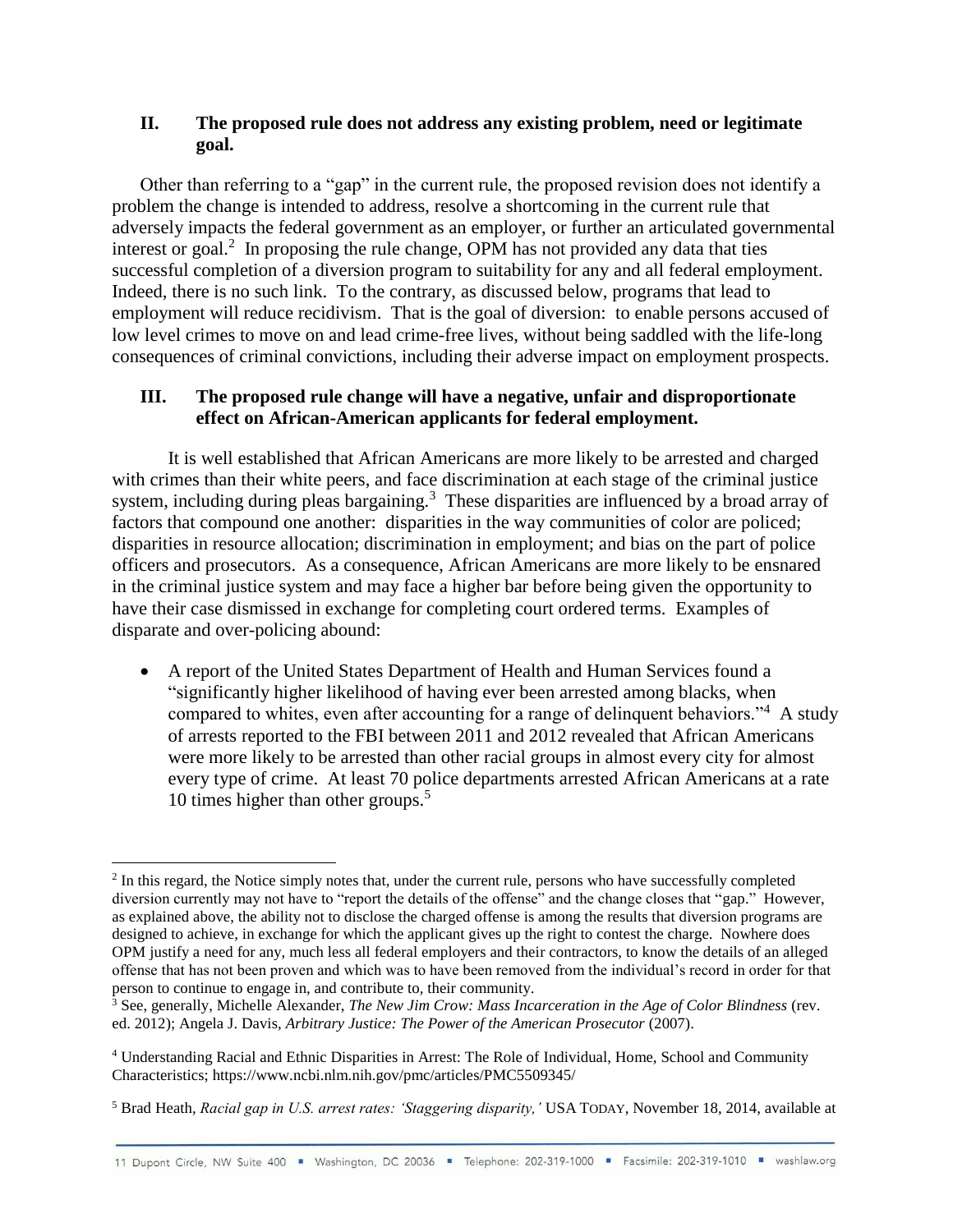- In its investigation of the Baltimore Police Department, the United States Department of Justice determined that there were large racial disparities in pedestrian and vehicle stops throughout Baltimore. Officers also searched African Americans at higher rates during these stops, even though searches of African Americans were less likely to find contraband than searches of people from other racial backgrounds. The Department of Justice found that these disparities in search rates could not be explained by characteristics other than race. Baltimore officers also arrested African Americans at much higher rates that their white peers. The discriminatory pattern of arrests was particularly apparent in warrantless arrests for discretionary misdemeanor offenses such as disorderly conduct and failing to obey an officer's order and arrests for drug possession, the types of offenses for which diversion often is offered.<sup>6</sup>
- A recent report by the ACLU of Pennsylvania showed that, in every neighborhood in Philadelphia, Black pedestrians were stopped by police officers out of proportion to their percentage of the local population. The racial disparities in stops are widest in neighborhoods in which Black Philadelphians make up a lower percentage of the population and that the disparities cannot be explained by factors other than race.<sup>7</sup>
- In a study of enforcement of the District of Columbia's fare evasion statute, the Washington Lawyers' Committee for Civil Rights and Urban Affairs found that 91% of citations for failing to pay the fare on Washington DC's public transportation system were given to African Americans, despite the fact that African Americans comprise only approximately 50% of the population of Washington,  $DC^8$ .
- A 2014 report by the Vera Institute that analyzed criminal cases in New York concluded that, after controlling for the influence of other factors (like charge seriousness or prior records), Black defendants were unfairly treated in charging decisions, detention decisions and in plea bargaining:
	- 10% more likely than similarly-situated white defendants to be detained after arraignment;
	- 20% more likely than similarly-situated white defendants to be detained after arraignment for misdemeanor person offenses;

 $\overline{a}$ 

<sup>8</sup> Washington Lawyers' Committee for Civil Rights and Urban Affairs, *UNFAIR: Disparities in Fare Evasion Enforcement by Metro Police,* available at

https://www.washlaw.org/pdf/2018\_09\_13\_unfair\_disparity\_fair\_evasion\_enforcement\_report.PDF.

https://www.usatoday.com/story/news/nation/2014/11/18/ferguson-black-arrest-rates/19043207/

<sup>6</sup> United States Department of Justice, Civil Rights Division, *Investigation of the Baltimore City Police Department,*  August 10, 2016, available at https://www.justice.gov/crt/file/883296/download.

<sup>7</sup> Pl.'s Ninth Report to Ct. and Monitor on Stop and Frisk Practices*, Bailey v. Philadelphia* C.A. No. 10-592 (E.D. Pa. 2010).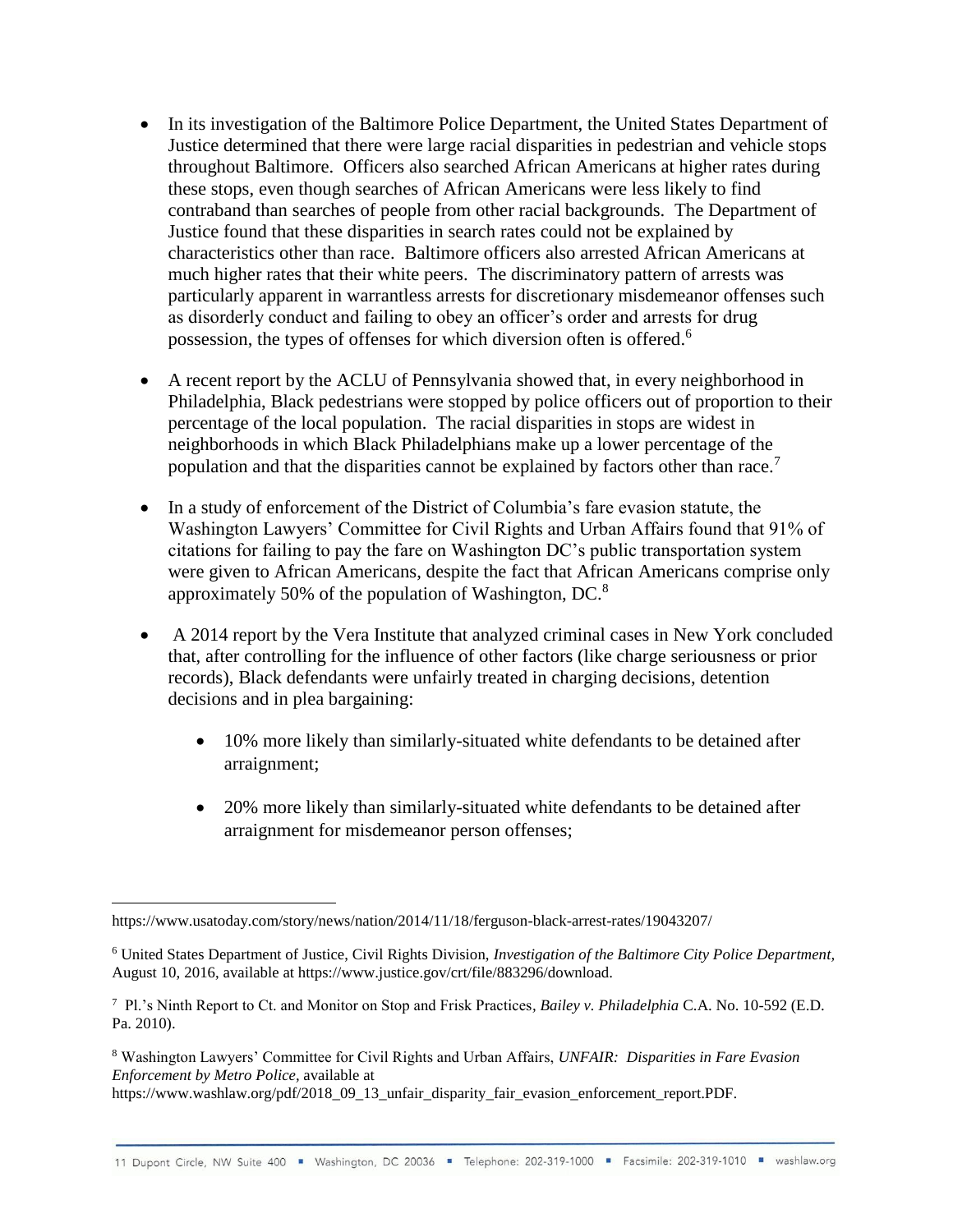- 13% more likely than similarly-situated white defendants to receive custodial sentence offers;
- 27% more likely than similarly-situated white defendants to receive a custodial sentence offer in cases involving drug misdemeanors;
- 19% more likely than similarly-situated white defendants to receive a punitive sentence offer in cases involving misdemeanor marijuana.<sup>9</sup>
- A similar study of criminal cases in Wisconsin found "significant racial disparities" during the plea-bargaining process: white defendants were 25% more likely than Black defendants to have their principal initial charge dropped or reduced to a lesser crime and that, as a result, white defendants who initially faced felony charges are less likely than black defendants to be convicted of a felony. Similarly, white defendants initially charged with misdemeanors are more likely than Black defendants to be convicted for crimes carrying no possible incarceration or not being convicted at all.<sup>10</sup>

In sum, because African-American applicants for federal employment are more likely than their white peers to have been arrested, are more likely to be charged, and are more likely to be detained after arrest (which increased the pressure to accept a plea bargain), and are more likely to receive diversion for charges that would have been dismissed outright or not brought at all against white defendants, this rule change will disproportionately affect otherwise qualified African-American applicants.

This disproportionate effect is significant given the fact that the federal government is a large employer of African Americans. OPM's most recent data show that 18.15% of the federal work force is Black,<sup>11</sup> much larger than the 13.4 % of the United States population that identity as Black or African American.<sup>12</sup> If successful completion of diversion is negatively considered when considering suitability for employment, it will have a greater proportionate impact on persons of color. Given the wide range of federal employment opportunities throughout the country, the likely outcome of deterring or excluding applicants of color deprives many of a hard-earned opportunity to achieve a stable economic foothold. This effect will be deeply felt in the Washington, DC region, where the federal government is the largest single employer,

<sup>12</sup> United States Census Bureau, Quick Facts, available at https://www.census.gov/quickfacts/fact/table/US/RHI225217#RHI225217

<sup>9</sup> *See* Besiki Luka Kutateladze & Nancy R. Andiloro, *Prosecution and Racial Justice in New York County: Technical Report*, VERA INSTITUTE OF JUSTICE, Jan. 2014, *available at* [https://storage.googleapis.com/vera-web](https://storage.googleapis.com/vera-web-assets/downloads/Publications/race-and-prosecution-in-manhattan/legacy_downloads/race-and-prosecution-manhattan-technical.pdf)[assets/downloads/Publications/race-and-prosecution-in-manhattan/legacy\\_downloads/race-and-prosecution](https://storage.googleapis.com/vera-web-assets/downloads/Publications/race-and-prosecution-in-manhattan/legacy_downloads/race-and-prosecution-manhattan-technical.pdf)[manhattan-technical.pdf.](https://storage.googleapis.com/vera-web-assets/downloads/Publications/race-and-prosecution-in-manhattan/legacy_downloads/race-and-prosecution-manhattan-technical.pdf)

<sup>10</sup> Carlos Berdejó, *Criminalizing Race: Racial Disparities in Plea Bargaining*, BOSTON COLLEGE L.R., Vol. 59, 2018.

<sup>11</sup> OPM.Gov, Profile of Federal Civilian Non-Postal Employees, available at https://www.opm.gov/policy-dataoversight/data-analysis-documentation/federal-employment-reports/reports-publications/profile-of-federal-civiliannon-postal-employees/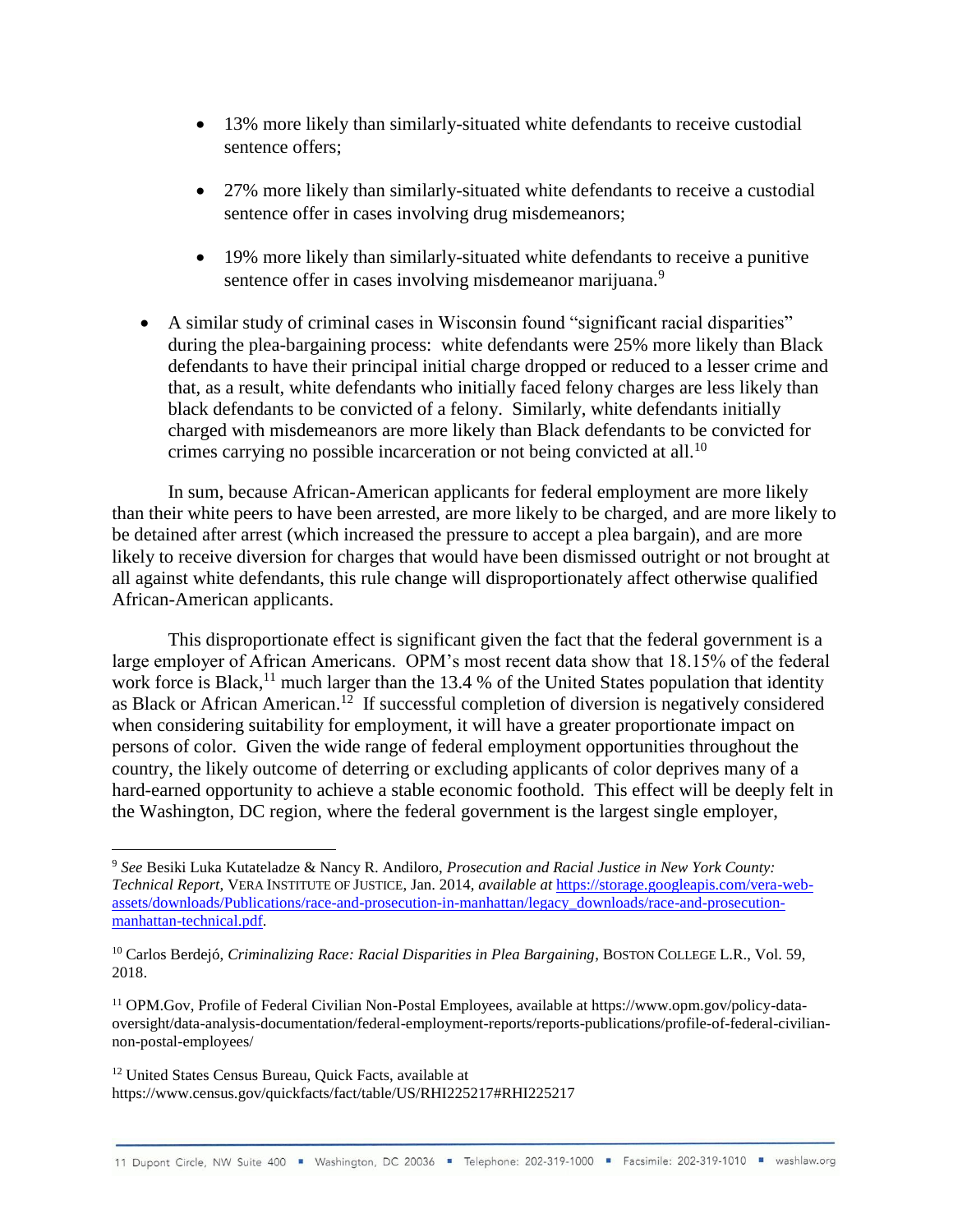accounting for about 1 out of every 10 jobs in the area.<sup>13</sup>

## **IV. The proposed rule change undermines bipartisan criminal legal system reform efforts.**

In introducing the First Step Act, bipartisan legislation intended to give those impacted by the criminal legal system "a second chance at life after they have served their time," President Trump acknowledged the importance of the principles that underlie diversion by remarking, "Americans from across the political spectrum can unite around prison reform legislation that will reduce crime while giving our fellow citizens a chance at redemption. So if something happens and they make a mistake, they get a second chance at life."<sup>14</sup>

Requiring an individual to disclose prior involvement with the criminal system, despite successful completion of a diversion program in determining suitability for employment, undermines this goal and does not achieve any offsetting purpose. Indeed, preserving the clean slate afforded by diversion programs, thereby facilitating employment, will enhance public safety as well as individual stability. Multiple studies indicate that employment following contact with the criminal legal system lowers recidivism rates. For example, one study analyzing a five-year data set of people released from the Indiana Department of Corrections concluded that "an offender's education and post-release employment were significantly and statistically correlated with recidivism, regardless of the offender's classification."<sup>15</sup> A 2015 study that evaluated the impact of enhanced job-readiness training and job-search assistance programs on reducing recidivism rates found that "training designed to quickly place former inmates in jobs significantly decrease[s] the likelihood that ex-offenders with nonviolent histories will be rearrested."<sup>16</sup> An analysis of the impact of employment opportunities on recidivism among 1.7 million people released from a California prison between 1993 and 2008 similarly concluded that "increases in construction and manufacturing [employment] opportunities at the time of release are associated with significant reductions in recidivism."<sup>17</sup> Higher wages also are correlated with lower risks of recidivism. For example, a 2017 study on the impact of local labor market conditions on recidivism concluded that "being released to a county with higher low-skilled wages significantly decreases the risk of recidivism" and that this "impact of higher wages . . . is

<sup>&</sup>lt;sup>13</sup> Government of the District of Columbia Office of Revenue Analysis, DC economic Indicators, February 2019, available at https://cfo.dc.gov/sites/default/files/dc/sites/ocfo/publication/attachments/EIFeb2019.pdf.

<sup>&</sup>lt;sup>14</sup> Remarks by President Trump on H.R. 5682, the FIRST STEP Act, Nov. 14, 2018, available at [https://www.whitehouse.gov/briefings-statements/remarks-president-trump-h-r-5682-first-step-act/.](https://www.whitehouse.gov/briefings-statements/remarks-president-trump-h-r-5682-first-step-act/)

<sup>15</sup> John M. Nally, et al., *Post-release recidivism and employment among different types of released offenders: a 5 year follow-up study in the United States*, INTERNATIONAL JOURNAL OF CRIMINAL JUSTICE SCIENCES, Vol. 9, 2014, *available at* [http://www.sascv.org/ijcjs/pdfs/nallyetalijcjs2014vol9issue1.pdf.](http://www.sascv.org/ijcjs/pdfs/nallyetalijcjs2014vol9issue1.pdf)

<sup>16</sup> Aaron Yelowitz & Christopher Bollinger, *Prison-to-Work: The benefits of intensive job-search assistance for former inmates*, MANHATTAN INSTITUTE, Civic Report No. 96, March 2015, *available at* [https://media4.manhattan](https://media4.manhattan-institute.org/sites/default/files/cr_96.pdf)[institute.org/sites/default/files/cr\\_96.pdf.](https://media4.manhattan-institute.org/sites/default/files/cr_96.pdf)

<sup>17</sup> Kevin T. Schnepel, *Good jobs and recidivism*, THE ECONOMIC JOURNAL, Vol. 128 (Feb. 2016), *available at* [https://onlinelibrary.wiley.com/doi/epdf/10.1111/ecoj.12415.](https://onlinelibrary.wiley.com/doi/epdf/10.1111/ecoj.12415)